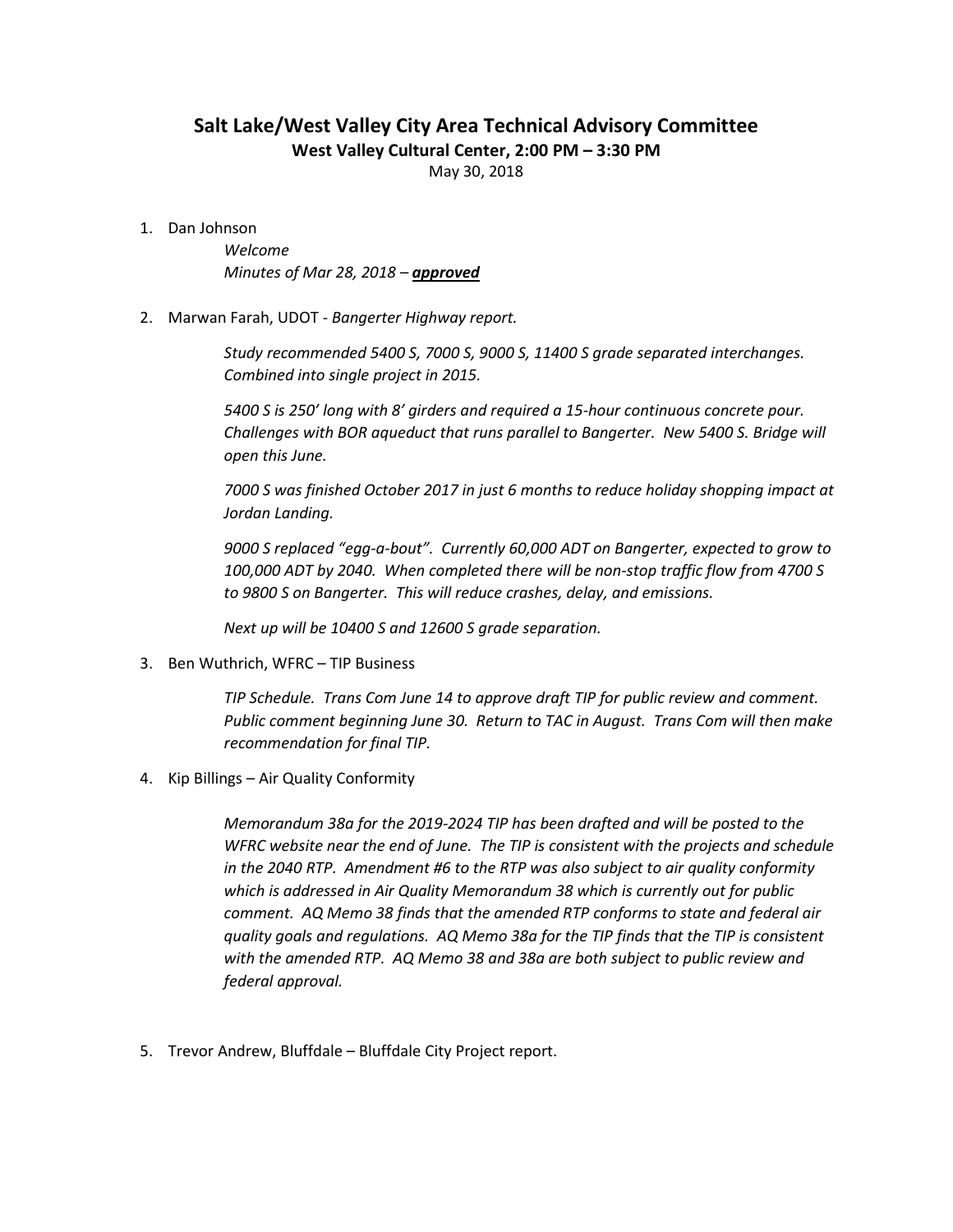Porter Rockwell, Segments 1-3 are complete. Segment 5 to begin by Fall 2018. Bridge across Jordan River will be last segment.

Other projects on 14400 S, 14600 S, and 14000 S including a bike lane on 14600 S.

6. Other Business

Corridor preservation requests due to Salt Lake County July 13<sup>th</sup>.

For future meetings the city or agency providing refreshments for the meeting will have the opportunity to report on transportation successes and challenges from their city. This will provide a forum for TAC members to share transportation solutions with their peers. Ben will provide a schedule for the cities providing refreshments and reports.

Next Meeting – August 1, 2018. Refreshments courtesy of Cottonwood Heights.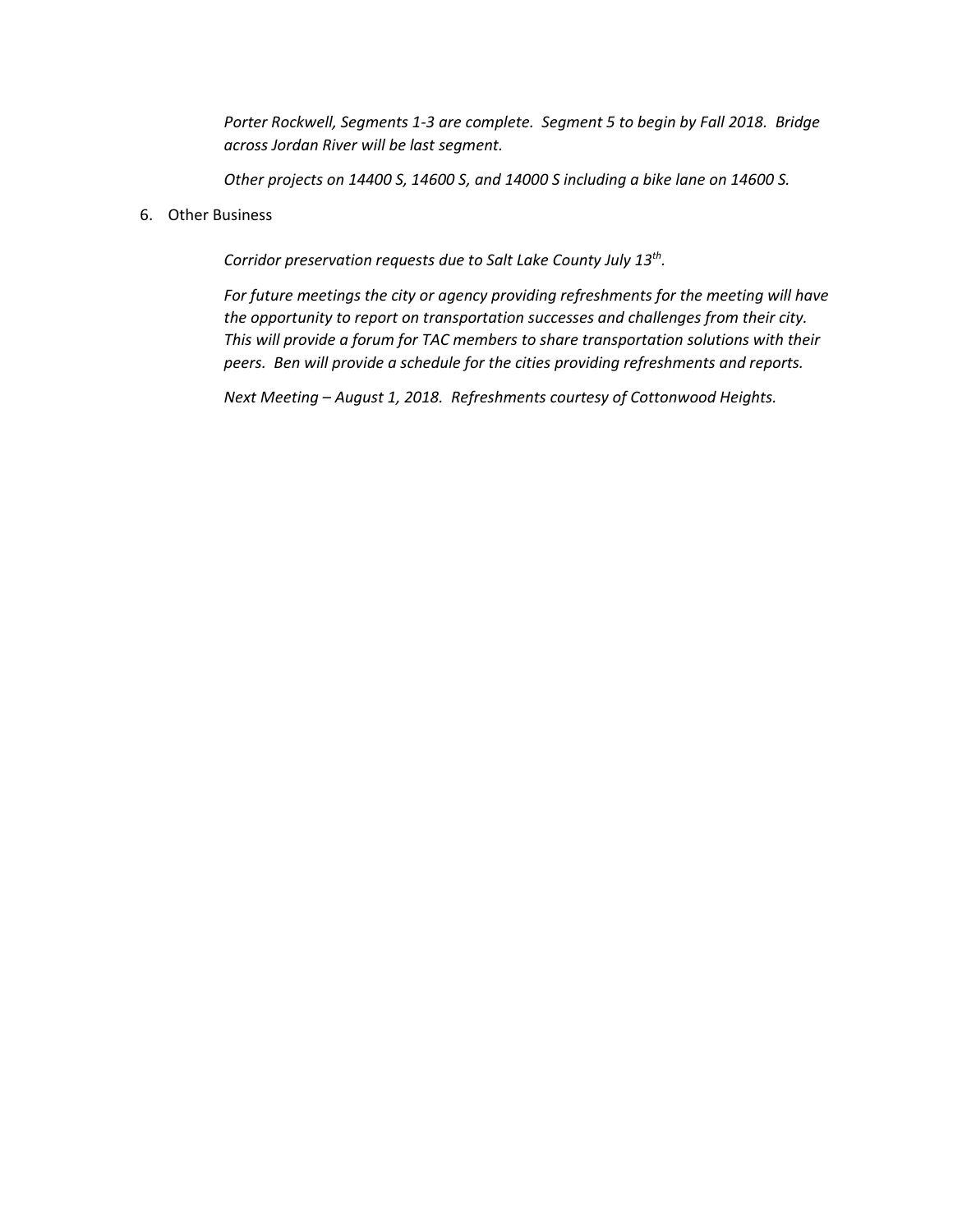## Attendance Roll

## Salt Lake Technical Advisory Committee

Date <u>May 30, 2018</u>

Please check your name or add it to the list below and update your contact information if needed.

| V      | <b>Name</b>             | <b>Organization</b>        | <b>Phone</b> | E-mail                       |
|--------|-------------------------|----------------------------|--------------|------------------------------|
|        | Adams, Michael A.       | <b>UDOT</b>                |              |                              |
|        | Alexander, Dave         | South SLC                  | 801.412.3238 | dalexander@sslc.net          |
|        | Allen, Mike             | Cottonwood Heights         |              |                              |
|        | Anderson, Cheryl        | <b>UTA Rideshare</b>       | 801.287.2062 | canderson@rideuta.com        |
| $\chi$ | Andra, Trevor           | <b>Bluffdale</b>           |              | tandra@bluffdale.com         |
|        | <b>Baird, Scott</b>     | <b>SLCO</b>                | 801.468.2711 | sbaird@slco.org              |
| Χ      | Baranowski, Bill        | West Jordan                | 801.569.5047 | billba@wjordan.com           |
| X      | Barnes, Ken             | SL County                  | 385.486.6126 | kbarnes@slco.org             |
|        | <b>Beardall, Brent</b>  | Salt Lake County           | 385.468.6610 | bbeardall@slco.org           |
|        | Beecher, Dave           | <b>UTA</b>                 | 801.237.1906 | dbeecher@rideuta.com         |
|        | Bennion, Wayne          | <b>WFRC</b>                | 801.363.4250 | wbennion@wfrc.org            |
| X      | Billings, Kip           | <b>WFRC</b>                | 801.363.4250 | kbillings@wfrc.org           |
|        | Bjornstad, Julie        | <b>WFRC</b>                | 801.363.4250 | julieb@wfrc.org              |
|        | Bond, Shannon           | <b>Stanley Consultants</b> | 801.293.8880 | bondshannon@stanleygroup.com |
|        | Brondum, Erik           | <b>West Valley City</b>    | 801.963.3406 | ebrondum@wvc-ut.gov          |
|        | Burns, Lesley           | Midvale                    | 801.567.7229 | lburns@midvale.com           |
|        | Cardon, Bruce           | UTA                        | 801.287.1234 | bcardon@rideuta.com          |
|        | Cooley, Scott           | <b>Draper</b>              | 801.656.6566 | Scott.cooley@draper.ut.us    |
|        | Coyle, John M.          | <b>SLC</b>                 | 801.535.6241 | John.coyle@slcgov.com        |
|        | Davenport, Greg         | West Jordan                | 801.569.5077 | gregd@wjordan.com            |
|        | Deneris, George         | SL County                  | 801.703.4888 | gdeneris@SLCO.org            |
|        | Dowler, Paul            | Salt Lake City             | 385.215.4072 | Paul.dowler@slcgov.com       |
| X      | Farah, Marwan           | <b>UDOT</b>                |              |                              |
|        | Fazio, Michael          | <b>Bluffdale</b>           | 801.858.0490 | mfazio@bluffdale.com         |
|        | Galang, Madeline        | SL County                  | 385.468.6622 | Mfrancisco.galang@slco.org   |
|        | Gilmore, Walt           | SL County                  | 801.468.2582 | wgilmore@slco.org            |
| X      | Gilson, Brad            | Cottonwood Heights         | 801.694.7770 | brad@gilsonengineering.com   |
| Χ      | Greenwood, Shane        | South Jordan               | 801.254.3742 | sgreenwood@sjc.utah.gov      |
| Χ      | Hammond, Todd           | <b>Draper</b>              | 801.576.6336 | Todd.hammond@draper.ut.us    |
| X      | Haskell, Alma           | UTA                        | 801.741.8813 | ahaskell@rideuta.com         |
|        | Heins, Kirsten          | Taylorsville               | 801.918.5796 | kheins@forsgren.com          |
|        | Hess, Scott             | <b>WFRC</b>                | 801.363.4250 | shess@wfrc.org               |
|        | Howell, Jory            | Herriman                   | 801.446.5323 |                              |
|        | Hulbert, Crystal        | Salt Lake County           | 385.468.6623 | chulbert@slco.org            |
|        | Hutcheson, Robin        | <b>SLC</b>                 | 801.535.7146 | Robin.hutcheson@slcgov.com   |
|        | <u>Jhaveri, Chintan</u> | <u>TRACE Consulting</u>    | 602.680.8264 | cjhaveri@traceconsulting.us  |
|        | Johner, Jory            | <b>WFRC</b>                | 801.363.4250 | <u>jjohner@wfrc.orq</u>      |
| X      | Johnson, Dan            | WVC                        | 801.963.3228 | Daniel.johnson@wvc-ut.gov    |
|        | Johnson, Hal            | UTA                        | 801.232.1905 | hjohnson@rideuta.com         |
|        | Jones, Catherine        | <b>UDOT TOC</b>            | 801.330.4447 | catherinejones@utah.gov      |
|        | Jones, Jason            | <b>JUB Engineers</b>       | 801.886.9052 | jjones@jub.com               |
|        | Kano, Tosh              | City of Holladay           | 801.244.6103 | tkano@cityofholladay.com     |
|        | Klavano, Brad           | South Jordan               | 801.254.3742 | xbklavano@sjc.utah.gov       |